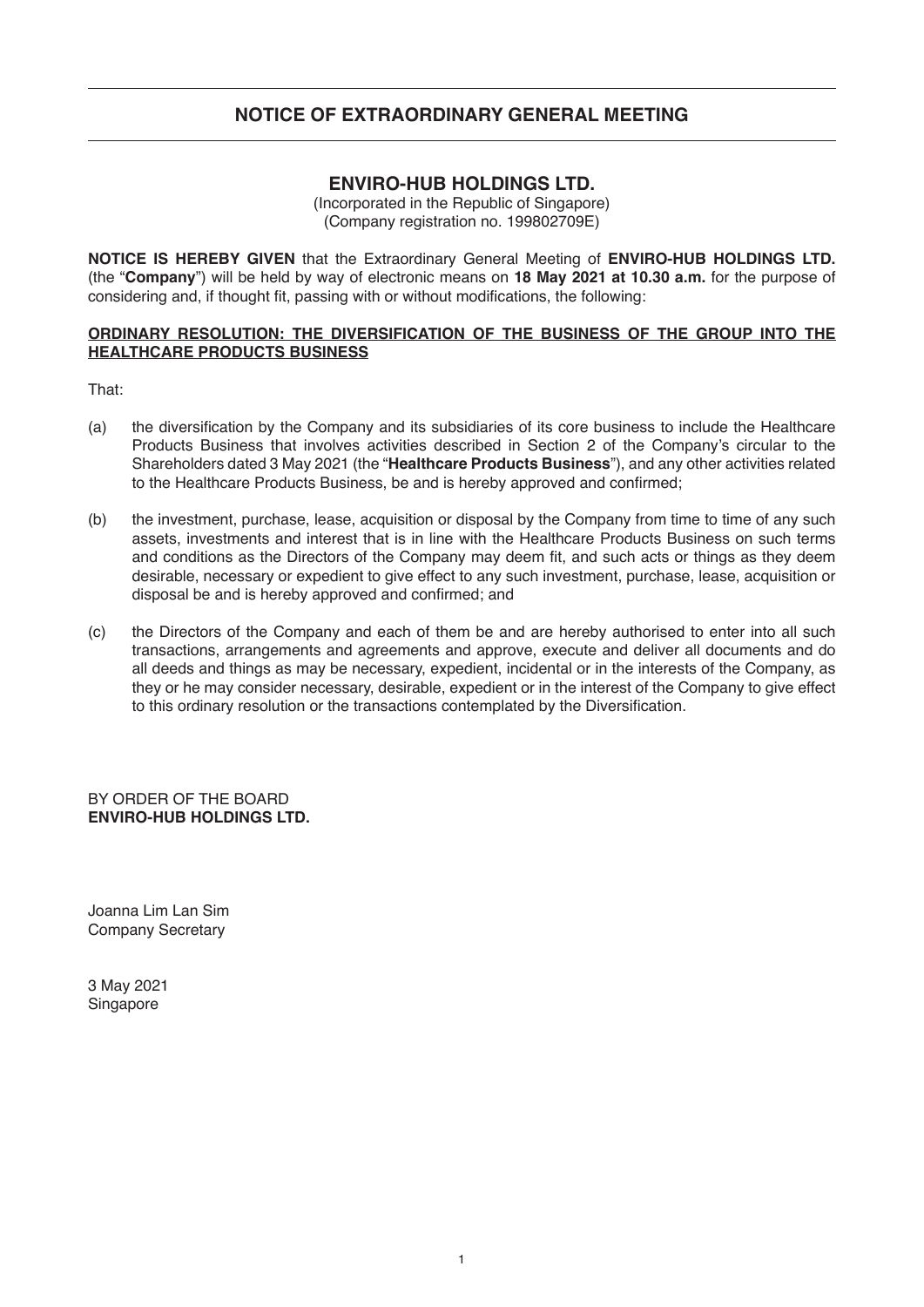### **Important notes on the Extraordinary General Meeting ("EGM") to be held by electronic means:**

### **(A) Pre-Registration**

- 1. The EGM is being convened, and will be held, by electronic means pursuant to the COVID-19 (Temporary Measures) (Alternative Arrangements for Meetings for Companies, Variable Capital Companies, Business Trusts, Unit Trusts and Debenture Holders) Order 2020 (the "**Alternative Arrangements Order**").
- 2. In line with the Alternative Arrangements Order, members will not be able to attend the EGM in person. Members will be able to watch the proceedings of the EGM through a "live" webcast via their mobile phones, tablets or computers or listen to these proceedings through a "live" audio feed via telephone. In order to do so, members who wish to watch the "live" webcast or listen to the "live" audio feed must pre-register by **10.30 a.m. on 16 May 2021**, via email to info@enviro-hub.com or posted/deposited at the registered office of the Company at 3 Gul Crescent, Singapore 629519. Following authentication of their status as members, authenticated members will receive email instructions on how to access the webcast and audio feed of the proceedings of the EGM by **17 May 2021**. Members who do not receive an email by **5.00 p.m. on 17 May 2021** should contact the Company at the following email address: info@enviro-hub.com.

### **(B) Submission of Questions**

3. Members who pre-register to watch the "live" webcast or listen to the "live" audio feed may also submit questions relating to the resolutions to be tabled for approval at the EGM. Please note that members will not be able to ask questions at the EGM "live" during the webcast and the audio feed.

All questions must be submitted by **no later than 10.30 a.m. on 15 May 2021** to the Company:

- (a) **via email** to: info@enviro-hub.com; or
- (b) **via post**, to the Company's registered address at 3 Gul Crescent, Singapore 629519.

For verification purpose, when submitting any questions via email, members **MUST** provide the Company with their particulars (comprising full name (for individuals)/company name (for corporates), email address, contact number, NRIC/passport number/company registration number, shareholding type and number of shares held).

The Company will endeavour to address the substantial queries from members prior to, or at the EGM and upload the Company's responses on the SGXNet. The minutes of the EGM, which including responses to substantial queries from the Members which are addressed during the EGM, shall thereafter be published on SGXNet and the Company's corporate website at http://www.enviro-hub.com/, within one (1) month from the conclusion of the EGM.

Investors who hold shares through relevant intermediaries as defined in Section 181(C) of the Companies Act, including SRS Investors, can submit their questions in relation to any resolution set out in the Notice of EGM upon pre-registration, however, they should, in addition to pre-registering, approach their respective agents **by 6 May 2021**, so that the necessary arrangements can be made by the relevant agents for their participation in the EGM.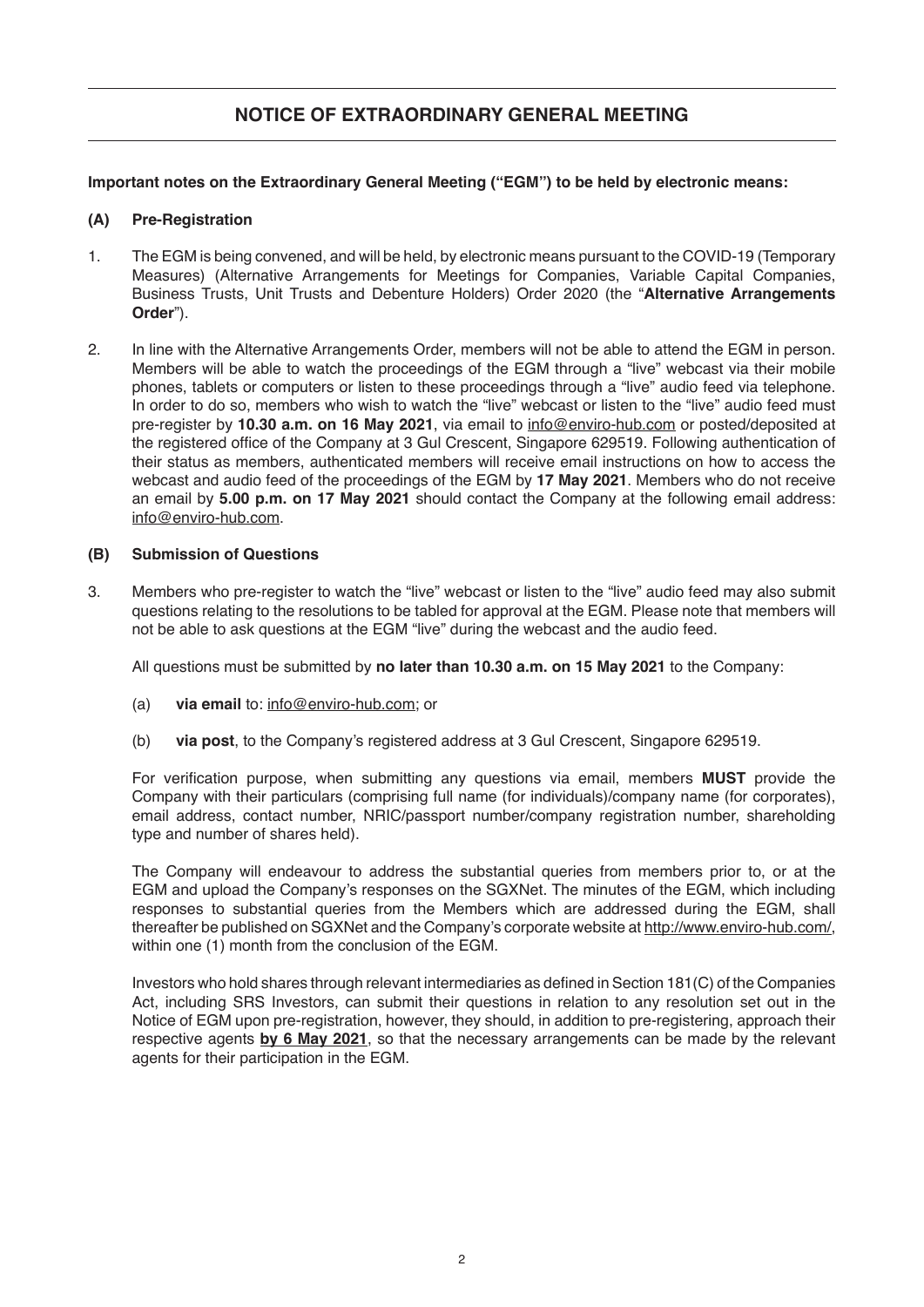#### **(C) Submission of Proxy Form**

- 4. A member will not be able to attend the EGM in person. Members (whether individuals or corporates) who wish to exercise their voting rights at the EGM must appoint the Chairman of the EGM as their proxy to attend, speak and vote on their behalf at the EGM. In appointing the Chairman of the EGM as proxy, members (whether individuals or corporates) must give specific instructions as to voting, or abstentions from voting, in the form of proxy, failing which the appointment will be treated as invalid.
- 5. The Chairman of the EGM, as proxy, need not be a member of the Company.
- 6. The instrument appointing the Chairman of the EGM as proxy must be submitted to the Company in the following manner:
	- (a) **via email** to: info@enviro-hub.com; or
	- (b) **via post**, to the Company's registered address at 3 Gul Crescent, Singapore 629519,

in either case, not less than 48 hours before the time for holding the EGM and at any adjournment thereof.

A member who wishes to submit an instrument of proxy must first download, complete and sign the proxy form, before submitting it by post to the address provided above, or before scanning and sending it by email to the email address provided above.

Investors who hold shares through relevant intermediaries as defined in Section 181(C) of the Companies Act, including SRS investors, and wish to appoint the Chairman of the EGM as proxy, should approach their respective agents to submit their votes by **6 May 2021** in order to allow sufficient time for their respective relevant intermediaries to in turn submit a proxy form to appoint the Chairman of the Meeting to vote on their behalf by **10.30 a.m. on 16 May 2021**.

- 7. The Circular in relation to the Diversification have been made available on SGXNet and may be accessed at https://www.sgx.com/securities/company-announcements or the Company's URL at http:// www.enviro-hub.com/.
- 8. The instrument appointing the Chairman of the EGM as proxy must be signed by the appointor or his attorney duly authorised in writing. Where the instrument appointing the Chairman of the EGM as proxy is executed by a corporation, it must be either under its common seal or signed on its behalf by a duly authorised officer or attorney.
- 9. Where an instrument appointing the Chairman of the EGM as proxy is signed on behalf of the appointor by an attorney, the power of attorney (or other authority) or a duly certified copy thereof must (failing previous registration with the Company) be attached to the instrument of proxy, failing which the instrument may be treated as invalid.
- 10. The Company shall be entitled to reject the instrument appointing the Chairman of the EGM as proxy if it is incomplete, improperly completed, illegible or where the true intentions of the appointor are not ascertainable from the instructions of the appointor specified in the instrument appointing the Chairman of the EGM as proxy (such as in the case where the appointor submits more than one instrument of proxy).
- 11. In the case of shares entered in the Depository Register, the Company may reject an instrument of proxy if the member, being the appointor, is not shown to have shares entered against his/her/its name in the Depository Register as at 72 hours before the time appointed for holding the meeting, as certified by The Central Depository (Pte) Limited to the Company.